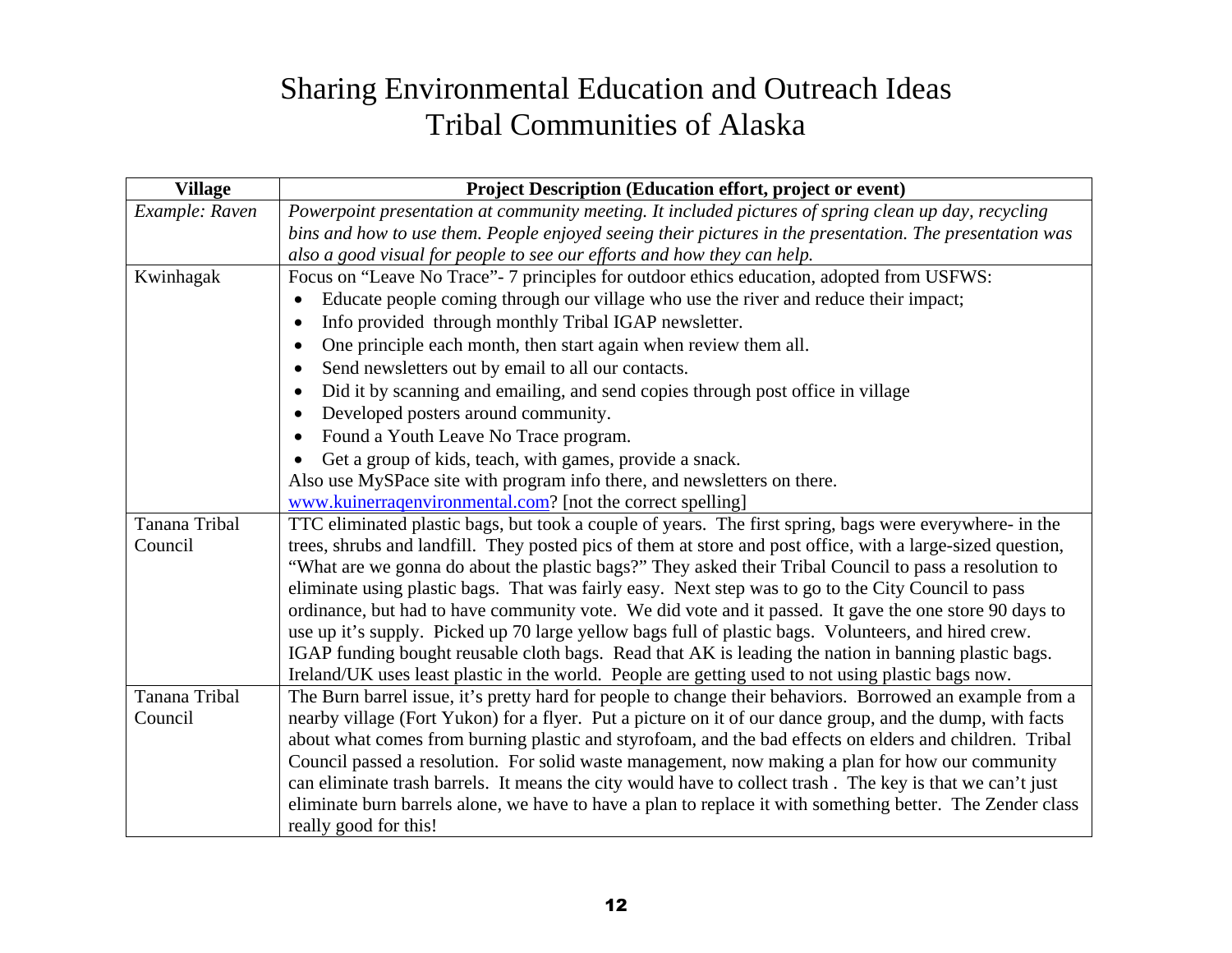| Shu'naq Tribe of | Working on get solid waste training in Kodiak. We have ICWA program (Indian Child Welfare Act), and                                                                                                                      |
|------------------|--------------------------------------------------------------------------------------------------------------------------------------------------------------------------------------------------------------------------|
| Kodiak           | working with dance group that works with kids, teaching kids on environmental issues, how to reuse and                                                                                                                   |
|                  | recycle. For example, they bring old clothes not using at home, and they also sew bags: can use them for                                                                                                                 |
|                  | laundry bags, shopping bags, for hunting and fishing.                                                                                                                                                                    |
|                  | Re-Use the plastic bags. Traditionally we used grasses to make ropes, now reuse the plastic bags instead                                                                                                                 |
|                  | to make rope and it lasts a long time.                                                                                                                                                                                   |
|                  |                                                                                                                                                                                                                          |
|                  | In Ouzinkie (Kodiak Island), little community of 250, wondered how much soda pop people are drinking.                                                                                                                    |
|                  | In statewide news its a huge deal. Maybe through IGAP work we can do an inventory of how much pop                                                                                                                        |
|                  | comes in. How much the store getting in each year? How much people bring with them from outside                                                                                                                          |
|                  | village. Then compare that to how much cans put in recycling. Challenge people in newsletters to                                                                                                                         |
|                  | recycle, set goal, let's get this much.                                                                                                                                                                                  |
| Mountain Village | Lots of talk about big waste, old trucks, snowmachines. Started Backhauling a few years ago. One                                                                                                                         |
|                  | person appointed to attend Tribe's Environmental Services. The way info shared and found out 1 or 2                                                                                                                      |
|                  | really good ways of getting people together. Such as a fundraising event over the weekend for the whole                                                                                                                  |
|                  | community. Or potluck with whole community. Then, during that event, we make announcements of                                                                                                                            |
|                  | issues brought up and talk about how to work on them. So during event, a speaker from tribe or env.                                                                                                                      |
|                  | services can talk about how we can stockpile old machines, trucks or stockpile waste oil and then back<br>haul it all out of village. Share info that way and then people ready for it at next event, and work together. |
|                  | Like plastic bags, the Corporation board was leasing the building to the grocery store. Corporation                                                                                                                      |
|                  | requested the manager to switch to paper sacks and boxes and eliminate plastic bags. People starting to                                                                                                                  |
|                  | bring own bags.                                                                                                                                                                                                          |
| Goodnews Bay     | Went to school and talked with students about making DVDs about solid waste, asthma, and they made                                                                                                                       |
|                  | DVD's with information and their stories, and gave out to each household. And worked with kids to                                                                                                                        |
|                  | make petitions to stop use of styrofoam, and gave to local businesses in 2001. "Look these kids want you                                                                                                                 |
|                  | to stop the use of styrofoam cups and such." Ordinance was developed to ban plastic bags and was taken                                                                                                                   |
|                  | to the Tribal and City council. Also, article was written for local paper to praise what is being done in the                                                                                                            |
|                  | community, showing positive results encourages more people to do the same.                                                                                                                                               |
| Dillingham       | In IGAP program, how is educational component included for both students and adults in community?                                                                                                                        |
|                  | About the emissions from burning and stuff, how do we include info for students to learn? So looking at                                                                                                                  |
|                  | the long term, educating our children is important.                                                                                                                                                                      |
| Clark's Point    | One main component on IGAP is Educational Outreach.                                                                                                                                                                      |
|                  | Using 3 R's: Reduce, Reuse and Recycle, for past 5 years.                                                                                                                                                                |
|                  | Started with newsletters to each household.<br>$\bullet$                                                                                                                                                                 |
|                  | Surveys house to house.<br>$\bullet$                                                                                                                                                                                     |
|                  | School presentations and demonstrations. Go to school, invite public and have educational packet of                                                                                                                      |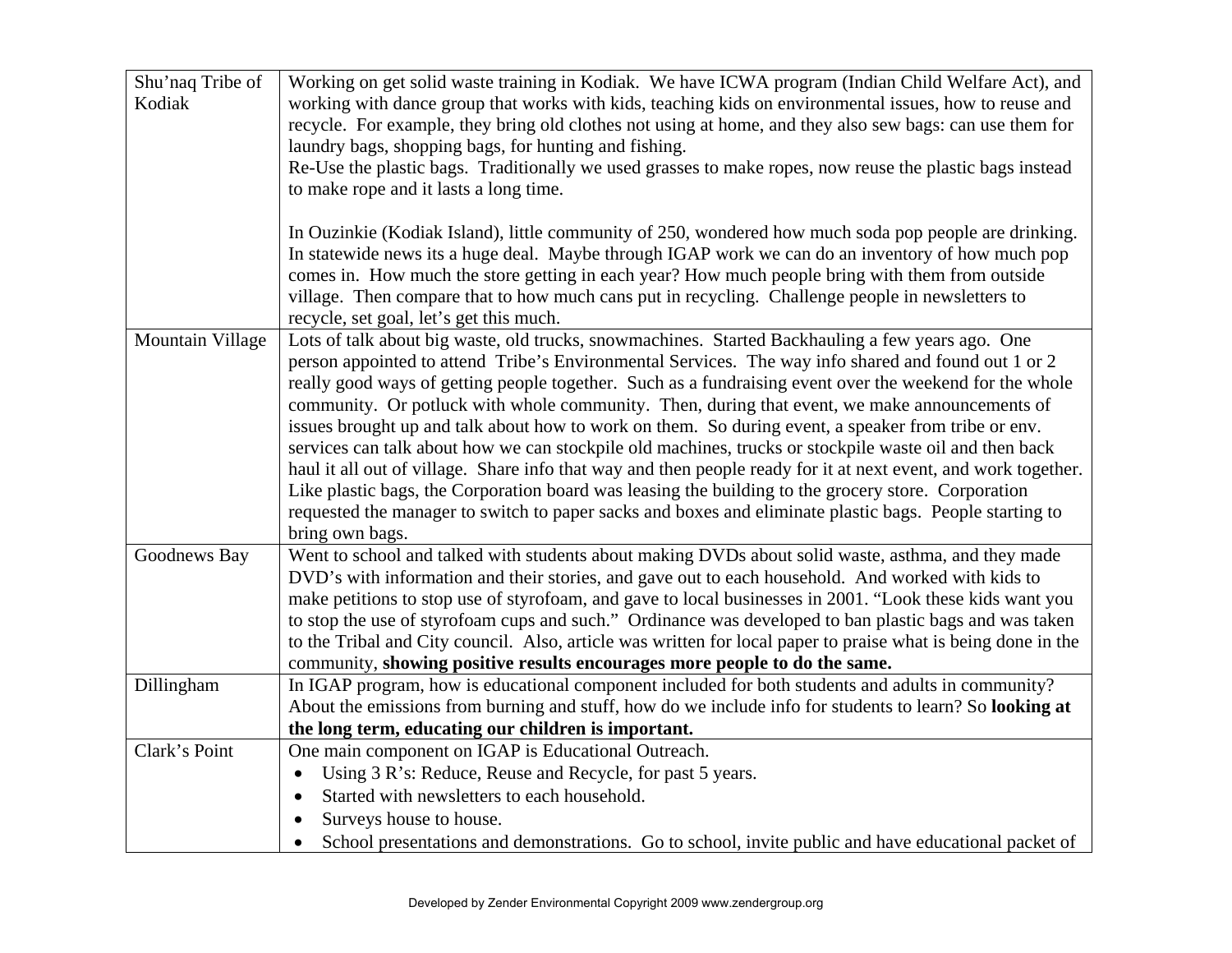|                       | what creating to make project. Plastic lids                                                                           |
|-----------------------|-----------------------------------------------------------------------------------------------------------------------|
|                       | With plastic lids make windchimes. Also make windchimes with "eekeetooks," dried out reeds in<br>$\bullet$            |
|                       | fall and hollow just like bamboo. Dry and cut and laminate, and make windchimes. Always                               |
|                       | something for reuse.                                                                                                  |
|                       | Used paper cut up and make notepads, take to post office and their gone!<br>$\bullet$                                 |
|                       | With food wastes, coffee grounds, veggie skins, egg shells, bits of bone. Small grant purchased<br>$\bullet$          |
|                       | compost buckets called "Bukachi", that Japanese use in their small apartments, they don't                             |
|                       | smell! Use the activator to put in plants, and for community garden, and use to clean out sinks.                      |
|                       | Plastic bottles, we'll make fish mobiles.<br>$\bullet$                                                                |
|                       | Look on internet for neat ideas to recycle plastics. "Google: Recycling Project"<br>$\bullet$                         |
|                       | Cardboard, not had problem, no storage, so flatten out and use as mats for rain break. Use for<br>$\bullet$           |
|                       | floormats in steam bath and then burn up.                                                                             |
|                       | Make paper logs out of cardboard to raise money for student fund.<br>$\bullet$                                        |
|                       | Old posters make rain sticks: roll up, stick in toothpicks on end, put rice in, and paper machè outside.<br>$\bullet$ |
|                       | Before each project we do with the students, one send out newsletter about dangers of plastic or other<br>$\bullet$   |
|                       | item, with notice to say doing a demonstration project with that item, so send in what you have.                      |
|                       | Takes time to change behaviors, use outreach and teach what's contaminants and what's not.<br>$\bullet$               |
|                       | Use VHF announcements. Flyers.<br>$\bullet$                                                                           |
| Chalkyitsik           | Our village is on Black River, known as "Chaan sit", people on the Black River.<br>$\bullet$                          |
|                       | New landfill in Chalkyitsik. Use local men who have expertise in welding, cutting metal, steel<br>$\bullet$           |
|                       | barrels, create local enviro burn barrel in community.                                                                |
|                       | Every fall seems influx of out of towners, non-residents come up to go hunting in Black River area.<br>$\bullet$      |
|                       | In the NE corridor area, going into Salmon River and Cheetsik, we offer to pick up whatever we can                    |
|                       | take in: pop cans, etc, We give them used cardboard boxes to bring back their trash to community to                   |
|                       | keep area clean and pristine.                                                                                         |
|                       | Use traditional ecological knowledge in community.<br>$\bullet$                                                       |
|                       | Env. program envision will have far reach, successful project!<br>$\bullet$                                           |
| From Venetai,         | When we started, there was already a backhaul project going on. Have staging area set up.<br>$\bullet$                |
| work in Ft Yukon      | Successful because had a lot of vehicles brought in. We leave them there for people to use as parts.                  |
| as Gwich'iin          | Old snowmachines, really good parts from them. At school, told kids that parts down there to use.                     |
| <b>Tribal Council</b> | So, they got and get bigger mufflers to put on their machines!                                                        |
|                       | Good recycling program there. Had trouble with people taking recycle bins for trash cans, but with<br>$\bullet$       |
|                       | help from kids and community, they've stopped. Local businesses started recycling too.                                |
|                       | Main thing teach our people and kids on how to recycle. And what is good to recycle. Like paper                       |
|                       | boxes and paper to build fire, etc. Teach our kids how, and then they bring it home. When kids goto                   |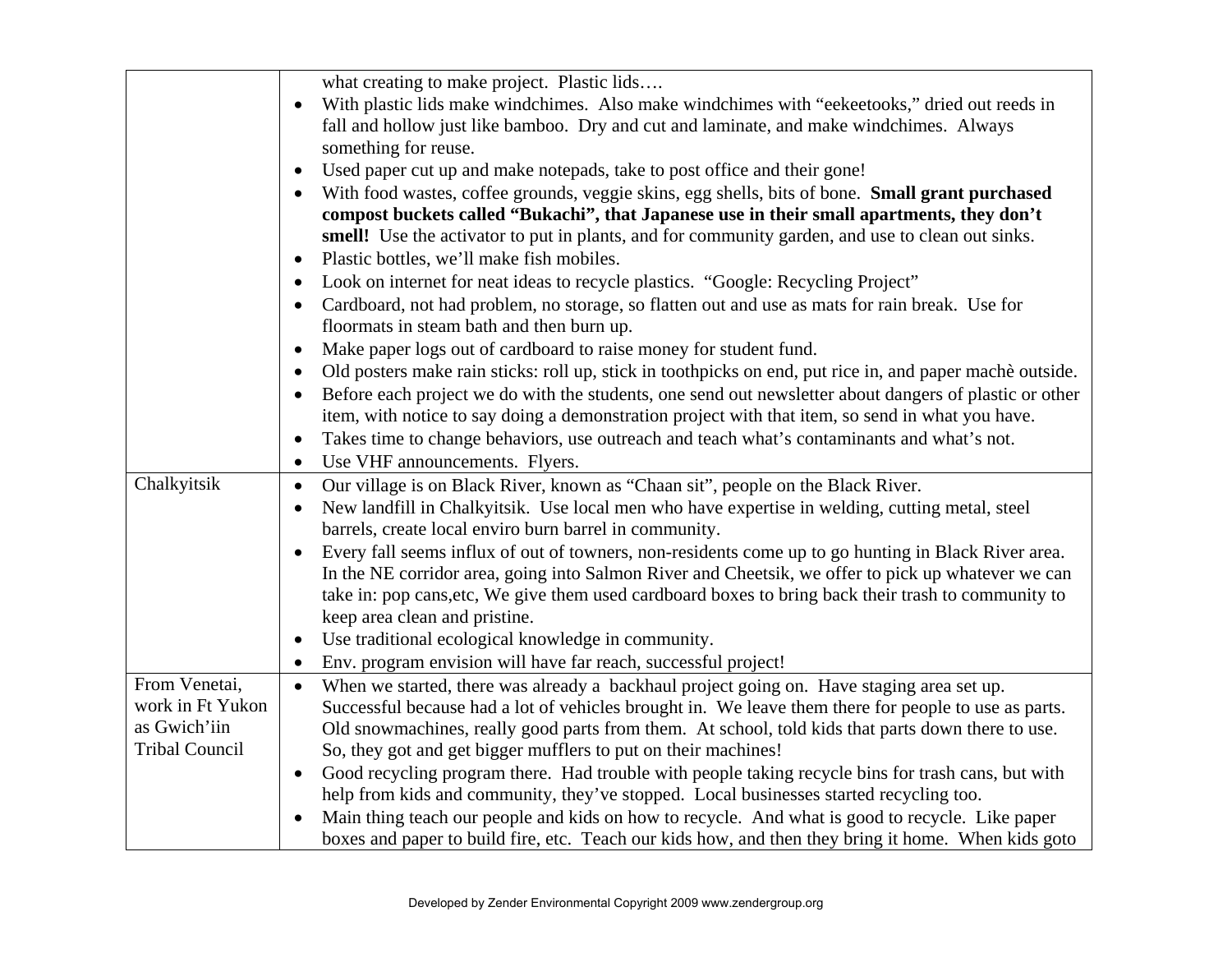|                                          | school, we don't see their parents everyday. Kids see them everyday, so they teach their parents.<br>Looking at health issues along with all the waste. Don't need that in landfills anymore, stuff go in<br>$\bullet$<br>that could go into incinerator to ashes. Not cans and metals. Teach not dump things just anywhere.<br>Everybody in town knows now where to put refrigerators and freezers. Keep staging area clean and<br>nice with signs so people no where to put their recyclables or big waste items.<br>Need to teach people on the river to respect the rivers, to back haul all their stuff. If they don't, the<br>animals get into it, build their houses out of it, (spread garbage around).<br>Housing materials: big crates and boxes, they get busted down, and people re-use them, like for<br>$\bullet$<br>making dog houses. We told the Housing Office, we want these boxes, and they save them for us.<br>We have vocational classes all week for some older kids, but then on weekend nothing to do. So they<br>work on making trash boxes out of the materials we get from the Housing Office, so crows and<br>animals don't get into trash. Boxes are donated to elders to help them. To keep our village pristine,<br>so visitors can see what a good community we have. Making boxes, they learn measurements,<br>mathematics, how to properly paint a box, they're helping the communities. Setting example.<br>Teaching about separating trash, so can recycle cans, and burn other trash. Tell them different way<br>and how it's gonna help them. |
|------------------------------------------|---------------------------------------------------------------------------------------------------------------------------------------------------------------------------------------------------------------------------------------------------------------------------------------------------------------------------------------------------------------------------------------------------------------------------------------------------------------------------------------------------------------------------------------------------------------------------------------------------------------------------------------------------------------------------------------------------------------------------------------------------------------------------------------------------------------------------------------------------------------------------------------------------------------------------------------------------------------------------------------------------------------------------------------------------------------------------------------------------------------------------------------------------------------------------------------------------------------------------------------------------------------------------------------------------------------------------------------------------------------------------------------------------------------------------------------------------------------------------------------------------------------------------------------------------------------------------------------|
| Algaaciq Tribal<br>Govt in St.<br>Mary's | Coworker had privilege to intro banning plastic bags. Council allowed him to go to city to ban<br>$\bullet$<br>plastic bags and styrofoam cups. And was passed! Don't see the "white birds" (plastic bags) flying<br>into the trees. Come out really good in community.<br>Also, provided brochures to all community members on hazards of burning some items in burn<br>boxes. Also provided info on locations to drop off recyclables. And info on city for where and when<br>they do local trash haul. Get word out on hazards of burning.<br>This year working on quarterly newsletter to tribal members. Very important to keep educating, keep<br>pushing, a lot of people didn't know these things. Parents and grandparents talked and taught us<br>about how to respect land and water and air. Now spoiled about all these things we have.<br>Important to keep going so get info on recycling and reusing.<br>$\bullet$<br>Another project, wind study. Gathered data on internet, and met with AK Energy Authority,<br>approached AVEC who does power and got them into it, and now study wind speed, and turbulence.<br>One more year to get our wind turbines.<br>Respect is really important word. Need to respect what our mother earth provides in all aspects of                                                                                                                                                                                                                                                                                                    |
|                                          | survival, air water food to eat. So really important to include in your information.                                                                                                                                                                                                                                                                                                                                                                                                                                                                                                                                                                                                                                                                                                                                                                                                                                                                                                                                                                                                                                                                                                                                                                                                                                                                                                                                                                                                                                                                                                  |
| AVCP: work with                          | Communication through email, or fax, or mail.<br>$\bullet$                                                                                                                                                                                                                                                                                                                                                                                                                                                                                                                                                                                                                                                                                                                                                                                                                                                                                                                                                                                                                                                                                                                                                                                                                                                                                                                                                                                                                                                                                                                            |
| 56+- tribes in YK                        | We do quarterly newsletter too. Feature villages that have successful programs For example,<br>$\bullet$                                                                                                                                                                                                                                                                                                                                                                                                                                                                                                                                                                                                                                                                                                                                                                                                                                                                                                                                                                                                                                                                                                                                                                                                                                                                                                                                                                                                                                                                              |
| area                                     | Nightmute's Solid Waste Program. After that their IGAP Coordinator said he was getting so many<br>phone calls from other villages interested in their successful program.                                                                                                                                                                                                                                                                                                                                                                                                                                                                                                                                                                                                                                                                                                                                                                                                                                                                                                                                                                                                                                                                                                                                                                                                                                                                                                                                                                                                             |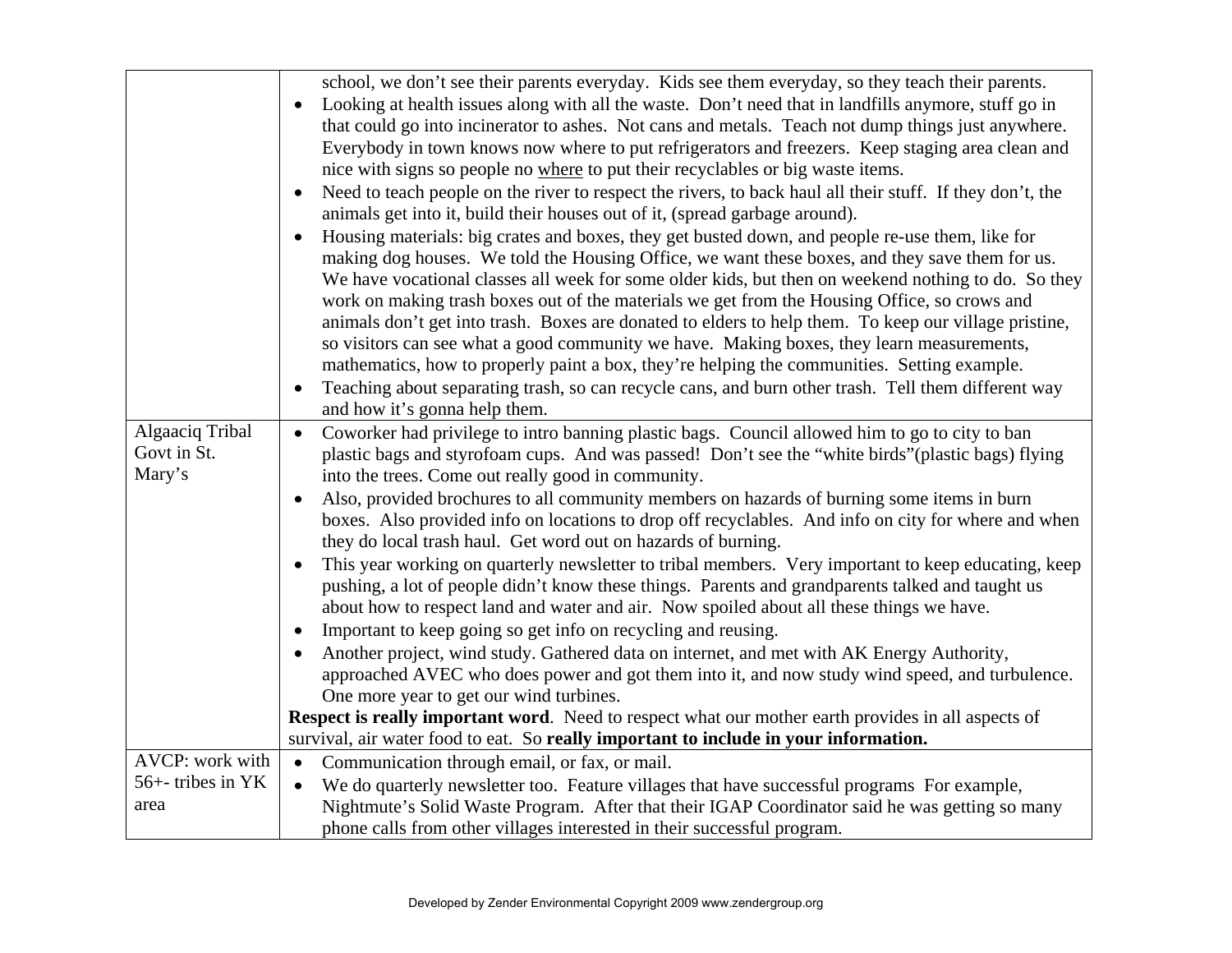|         | About 700+ super sacks (heavy duty woven sacks) filled and ready to go.<br>$\bullet$                                                                                                                                                                                                                                                                                                                                                    |
|---------|-----------------------------------------------------------------------------------------------------------------------------------------------------------------------------------------------------------------------------------------------------------------------------------------------------------------------------------------------------------------------------------------------------------------------------------------|
|         | Like to recognize tribes working hard and what their doing through education outreach.<br>$\bullet$                                                                                                                                                                                                                                                                                                                                     |
|         | Also, it motivates other villages to see success stories of what's going on in YK.<br>$\bullet$                                                                                                                                                                                                                                                                                                                                         |
|         | So if any AVCP region villages want to be in newsletter can do that.<br>$\bullet$                                                                                                                                                                                                                                                                                                                                                       |
| Elim    | Doing water quality sampling, with onslaught of all the prospecting for minerals. Involving students<br>$\bullet$<br>in that. Water sampler-sends those to the university and they go to Albuquerque for analysis. Kids<br>are involved and they make a report on it to get school credit.<br>Got rid of trash bags about 10 years ago. Used power of city at meeting, where all people agreed. Got<br>$\bullet$<br>rid of all at once. |
| Kalskag | Hire teenagers, teaches them about recycling and they go to Elders and separate their trash. Take<br>$\bullet$<br>cans to connex for recyclables, pick up batteries.                                                                                                                                                                                                                                                                    |
|         | Plastic bags, with yarn, make bags. Good "muqli" bags and bullet bags. Went to local stores and<br>$\bullet$<br>asked them to get rid of plastics and styrofoam.                                                                                                                                                                                                                                                                        |
|         | Presentations to K-12, goes to city and tribal govts and lets them know what works and what doesn't.<br>$\bullet$<br>Monthly newsletter encouraging people to keep land and water clean.                                                                                                                                                                                                                                                |
|         | Every Friday picks up yellow full bags of recyclables and then gives them new empty bag.<br>$\bullet$                                                                                                                                                                                                                                                                                                                                   |
|         | We have a community garden, the 3-4 student workers help with that, and then pick veggies at end of<br>season and give to elders and those who need.                                                                                                                                                                                                                                                                                    |
|         | Last year, with grant with First Alaskan's grant and tribal gov't involved. A few day summer camp,<br>did water samples at campsite, learned about beavers, and talked to kids about how keep environment<br>clean.                                                                                                                                                                                                                     |
|         | Made recycle bins out of 55-gallon barrels, and put around town. When full they pick up and take to<br>spot in the dump for that.                                                                                                                                                                                                                                                                                                       |
|         | Pick up trash for elders every Friday for no cost.<br>$\bullet$                                                                                                                                                                                                                                                                                                                                                                         |
|         | We have Clean Up-Green UP every summer, with kids, and a picnic.                                                                                                                                                                                                                                                                                                                                                                        |
|         | Grant with Upper and Lower Kalskag and tribal govts to clean up dumpsite cause we share it.<br>$\bullet$<br>Looking for grant to get new one.                                                                                                                                                                                                                                                                                           |
|         | Funding for loading dock for barges that come in.<br>$\bullet$                                                                                                                                                                                                                                                                                                                                                                          |
|         | Want new connex for store recyclables until barge takes it away.<br>$\bullet$                                                                                                                                                                                                                                                                                                                                                           |
| Kaltag  | Recycling cans which is doing good. Work with school staff, first grade to 8th grade. With this one,<br>$\bullet$<br>get more kids, focuses attention, like activities we take to school, fun and learning experience.                                                                                                                                                                                                                  |
|         | Got a "paper log roller" and use for old papers. Taught kid how to use it, and then kids come after<br>$\bullet$<br>school to roll them. Good firestarters, like little logs, passed out to elders and others who need it.<br>They like doing that.                                                                                                                                                                                     |
|         | Also, to keep them more interested in recycling, have a monthly EPA party where we have games,                                                                                                                                                                                                                                                                                                                                          |